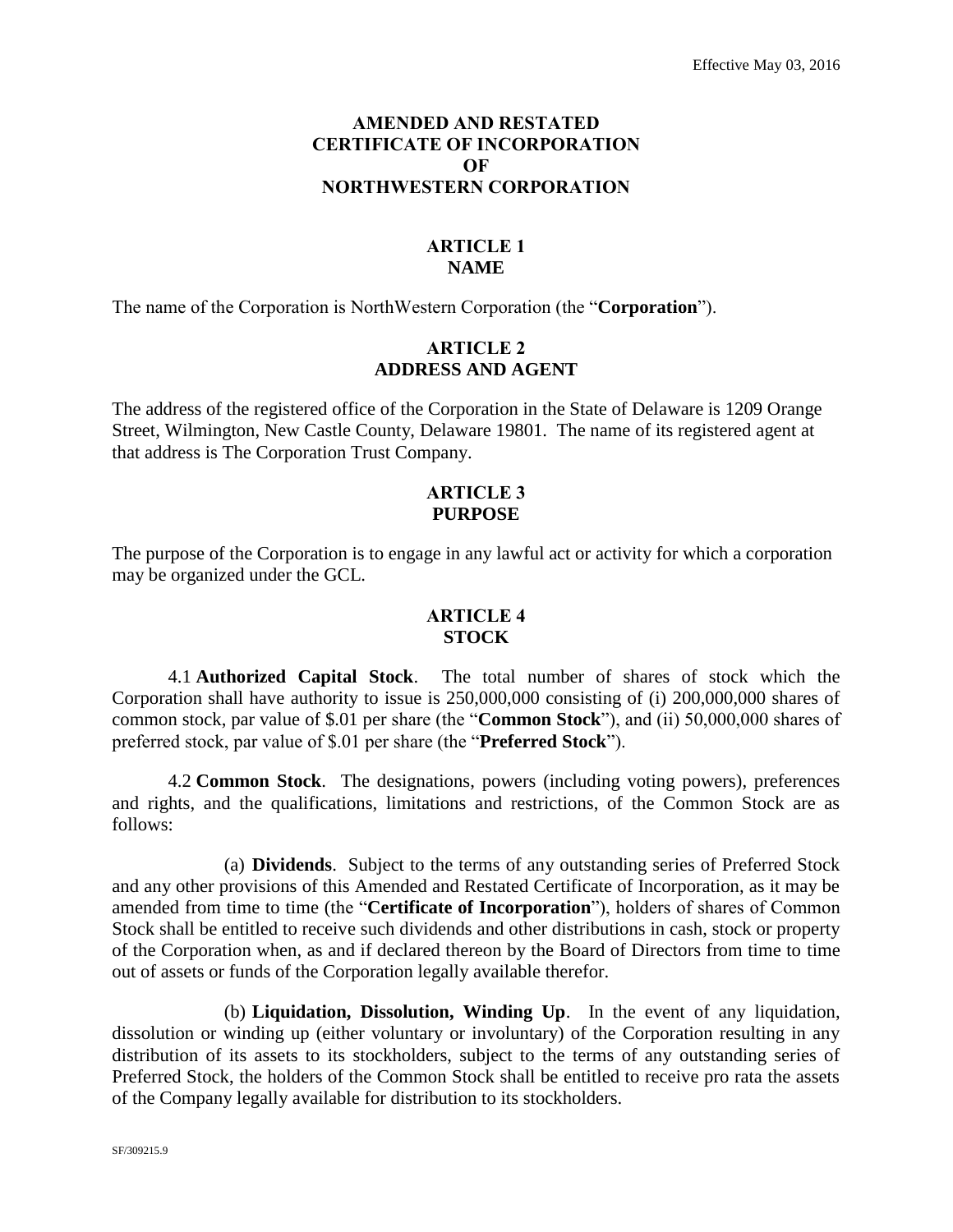(c) **Voting**. Except as otherwise required by law and subject to the terms of any outstanding series of Preferred Stock, each outstanding share of Common Stock shall be entitled to one vote per share held of record by such holder on all matters presented to stockholders for a vote; provided, however, that holders of Common Stock shall not be entitled to vote on any amendment to this Certificate of Incorporation (including any Preferred Stock Designation (as defined below)) that relates solely to the terms of one or more outstanding series of Preferred Stock if the holders of such affected series are entitled, either separately or together as a class with the holders of one or more other such series, to vote thereon pursuant to this Certificate of Incorporation (including any Preferred Stock Designation) or the GCL.

4.3 **Preferred Stock**. The Board of Directors is hereby expressly authorized, by resolution or resolutions thereof, to provide, out of the unissued shares of Preferred Stock, for one or more series of Preferred Stock, and by filing a certificate pursuant to the applicable law of the State of Delaware (such certificate being hereinafter referred to as a "**Preferred Stock Designation**"), to establish from time to time the number of shares to be included in each such series, and to fix the designation, powers (including voting powers, if any), preferences, and relative participating optional or other special rights of the shares of each such series and any qualifications, limitations or restrictions thereof. The powers, preferences and relative, qualifications, limitations or restrictions thereof. participating optional or other special rights of each series of Preferred Stock, and the qualifications, limitations or restrictions thereof, if any, may differ from those of any and all other series at any time outstanding. All shares of any one series of Preferred Stock shall be identical in all respects with all other shares of such series, except that shares of any one series issued at different times may differ as to the date from which dividends thereon, if any, shall be cumulative. The number of shares of any series of Preferred Stock may be increased (but not above the total number of authorized shares of Preferred Stock) or decreased (but not below the number of shares then outstanding) by a certificate executed, acknowledged and filed in accordance with the GCL setting forth a statement that such increase or decrease was authorized and directed by resolution or resolutions of the Board of Directors of the Corporation. The number of authorized shares of Preferred Stock may be increased or decreased (but not below the number of shares thereof then outstanding) by the affirmative vote of the holders of a majority of the Common Stock, without a vote of the holders of the Preferred Stock, or of any series thereof, unless a vote of any such holders is required pursuant to the terms of any Preferred Stock Designation. Nothing contained herein shall be deemed to limit any rights of the holders of any series of Preferred Stock as expressly granted or indicated pursuant to the terms of the applicable Preferred Stock Designation.

4.4 **Nonvoting Stock**. Notwithstanding anything to the contrary in this Certificate of Incorporation, the Corporation shall not issue any nonvoting equity securities to the extent prohibited by Section 1123 or Section 365 of Title 11 of the United States Code (the "**United States Bankruptcy Code**") as in effect on the effective date of the Plan of Reorganization of the Corporation, duly confirmed by the Bankruptcy Court in Jointly Administered Case No. 03- 12872 (CGC) (the "**Effective Date**"); provided, however, that this Section 4.4 of Article 4, (a) shall have no further force and effect beyond that required under Section 1123 of the United States Bankruptcy Code, (b) shall have such force and effect, if any, only for so long as such Section is in effect and applicable to the Corporation, and (c) in all events may be amended or eliminated in accordance with applicable law as from time to time in effect.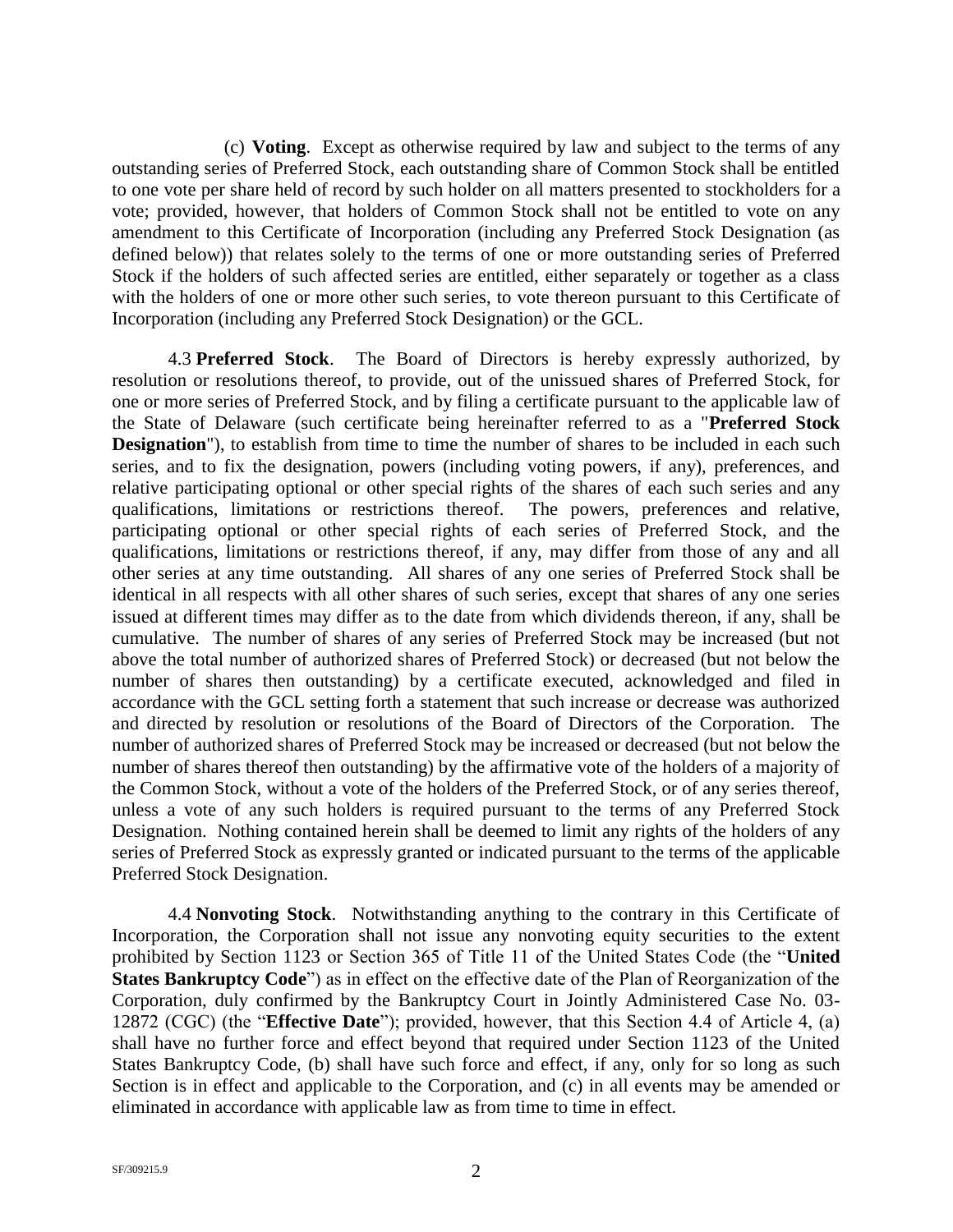4.5 **Action in Lieu of Meetings**. Subject to rights, if any, of any series of Preferred Stock then outstanding, any action required or permitted to be taken by the stockholders must be effected at an annual or special meeting of stockholders and may not be effected by any consent in writing of such stockholders.

## **ARTICLE 5 DIRECTORS**

5.1 **Number and Election of Directors**. Subject to rights, if any, of any series of Preferred Stock then outstanding, the number of Directors which shall constitute the whole Board of Directors shall be fixed by, or in the manner provided in, the Bylaws of the Corporation. Within the limits specified herein and in the Corporation's Bylaws, the election of Directors shall be determined by the stockholders of the Corporation by a plurality of the votes cast by the shares of capital stock present in person or represented by proxy at the meeting in which the election of Directors is considered and entitled to vote in the election of Directors. The Directors need not be stockholders of the Corporation.

5.2 **Term of Office**. The Board of Directors elected at or as of the Effective Date shall hold office until the first annual meeting of stockholders held after the Effective Date and until their successors have been duly elected and qualified or until there is a decrease in the number of Directors. Thereinafter, Directors will be elected at the annual meeting of stockholders and shall hold office until the annual meeting of the stockholders next succeeding his election, or until his or her successor shall have been duly elected and qualified or until such Director's death, resignation or removal. Any Director who is also an executive officer of the Corporation shall, immediately upon ceasing to be an executive officer of the Corporation for any reason whatsoever, be disqualified from continuing to serve as a Director and such Director's term of office as a Director shall thereupon automatically expire.

5.3 **Removal of Directors**. Except for directors elected by a series of Preferred Stock then outstanding, any Director or the entire Board of Directors may be removed, with or without cause, and by the holders of a majority of the voting power of all of the then outstanding shares of the capital stock of the Corporation then entitled to vote at an election of Directors, voting together as a single class. Nothing in this Section 5.3 shall be deemed to affect any rights of the holders of any series of Preferred Stock to remove Directors pursuant to any applicable provisions of the Certificate of Incorporation.

5.4 **Vacancies**. Subject to the rights, if any, of any series of Preferred Stock then outstanding, and except as otherwise provided in this Certificate of Incorporation, any vacancy, whether arising through death, resignation, retirement, removal or disqualification of a Director, and any newly-created directorship resulting from an increase in the number of Directors, shall be filled solely by a majority vote of the remaining Directors even though less than a quorum of the Board of Directors. A Director so elected to fill a vacancy or newly-created directorship shall serve until the next annual meeting of the stockholders, or until his or her successor shall have been duly elected and qualified or until such Director's death, resignation or removal. No decrease in the number of directors shall shorten the term of any incumbent director.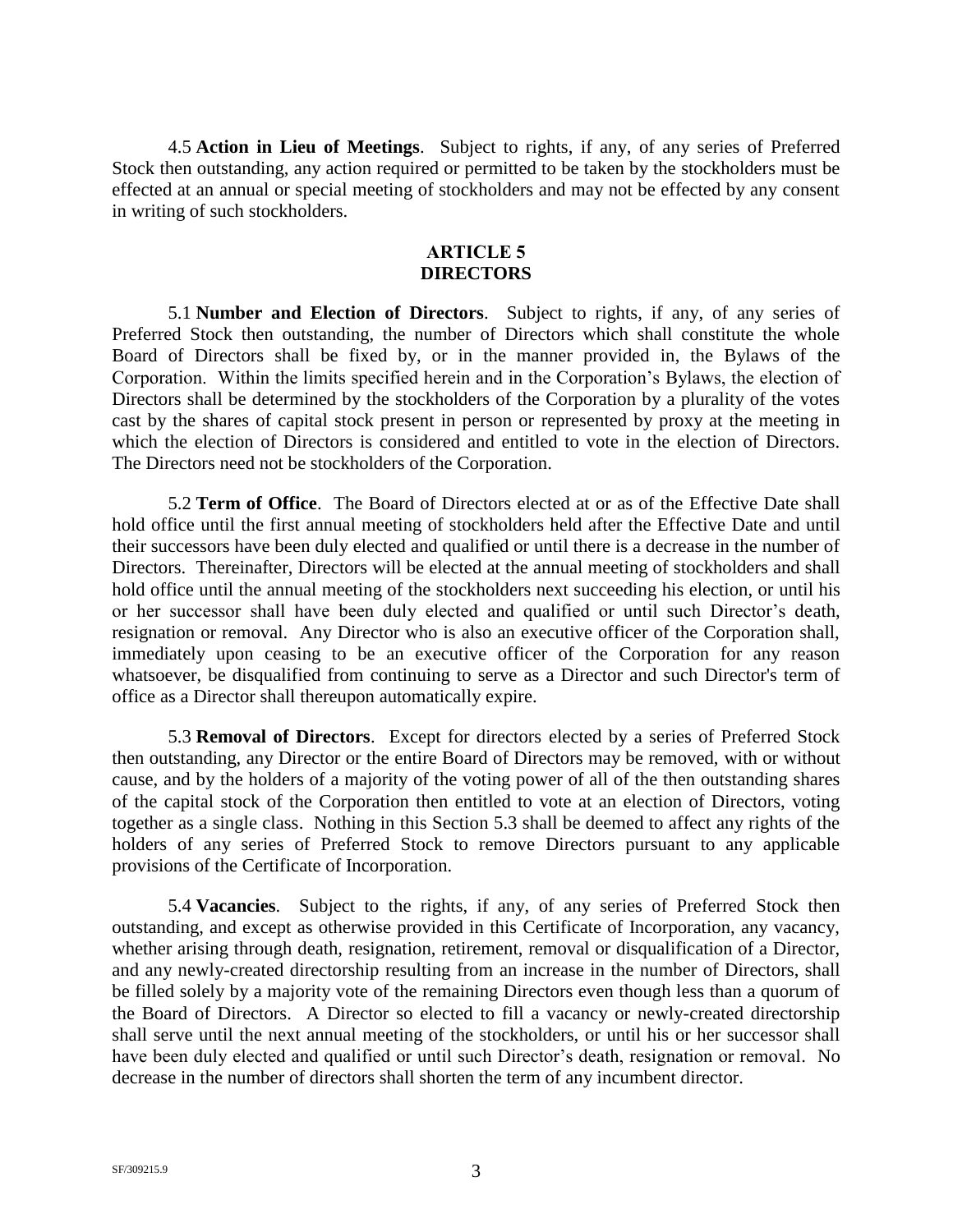5.5 **Written Ballot.** Unless and except to the extent that the Bylaws of the Corporation shall so require, the election of directors of the Corporation need not be by written ballot.

# **ARTICLE 6 LIABILITY AND INDEMNITY**

6.1 **Limitation of Liability of Directors**. No Director shall be personally liable to the Corporation or any of its stockholders for monetary damages for breach of fiduciary duty as a Director, except to the extent that such elimination or limitation of liability is not permitted under the GCL, as the same exists or may hereafter be amended.

6.2 **Right to Indemnification**. To the fullest extent permitted by law, the Corporation shall indemnify and hold harmless any person who was or is made or is threatened to be made a party or is otherwise involved in any threatened, pending or completed action, suit or proceeding, whether civil, criminal, administrative or investigative (a "proceeding") by reason of the fact that such person, or the person for whom he is the legally representative, is or was a Director or officer of the Corporation or is or was serving at the request of the Corporation as a director or officer of another corporation or of a partnership, joint venture, trust, enterprise or non-profit entity, including service with respect to employee benefit plans (any such person, a "**Section 6.2 Indemnitee**"), against all liabilities, losses, expenses (including attorney's fees), judgments, fines and amounts paid in settlement ("**expenses**") actually and reasonably incurred by such person in connection with such proceeding; *provided, however*, that except as otherwise provided in Section 6.4, the Corporation shall only be required to indemnify a person in connection with a proceeding (or part thereof) initiated by such person if the commencement of such proceeding (or part thereof) was authorized by the Board of Directors.

6.3 **Prepayment of Expenses**. The Corporation shall pay the expenses incurred by a Section 6.2 Indemnitee in defending any proceeding in advance of its final disposition, provided that, to the extent required by law, the payment of expenses in advance of the final disposition of the proceeding shall be made only upon receipt of an undertaking by such person to repay all amounts advanced if it should be ultimately determined that such person is not entitled to be indemnified under this Article or otherwise. The Corporation may pay the expenses incurred by any other person in defending any proceeding in advance of its final disposition upon such terms and conditions as the Board of Directors deems appropriate.

6.4 **Claims.** If a claim for indemnification or advancement of expenses under Section 6.2 or Section 6.3 is not paid in full within sixty (60) days after a written claim therefor by a Section 6.2 Indemnitee has been received by the Corporation, such Section 6.2 Indemnitee may file suit to recover the unpaid amount of such claim and, if successful in whole or in part, shall be entitled to be paid the expense of prosecuting such claim. In any such action, the Corporation shall have the burden of proving that such Section 6.2 Indemnitee is not entitled to the requested indemnification or advancement of expenses under applicable law.

6.5 **Repeal or Modification**. Any amendment, repeal or modification of the provisions of this Article or applicable law shall not adversely affect any right or protection hereunder of any person in respect of any act or omission occurring before the time of such amendment,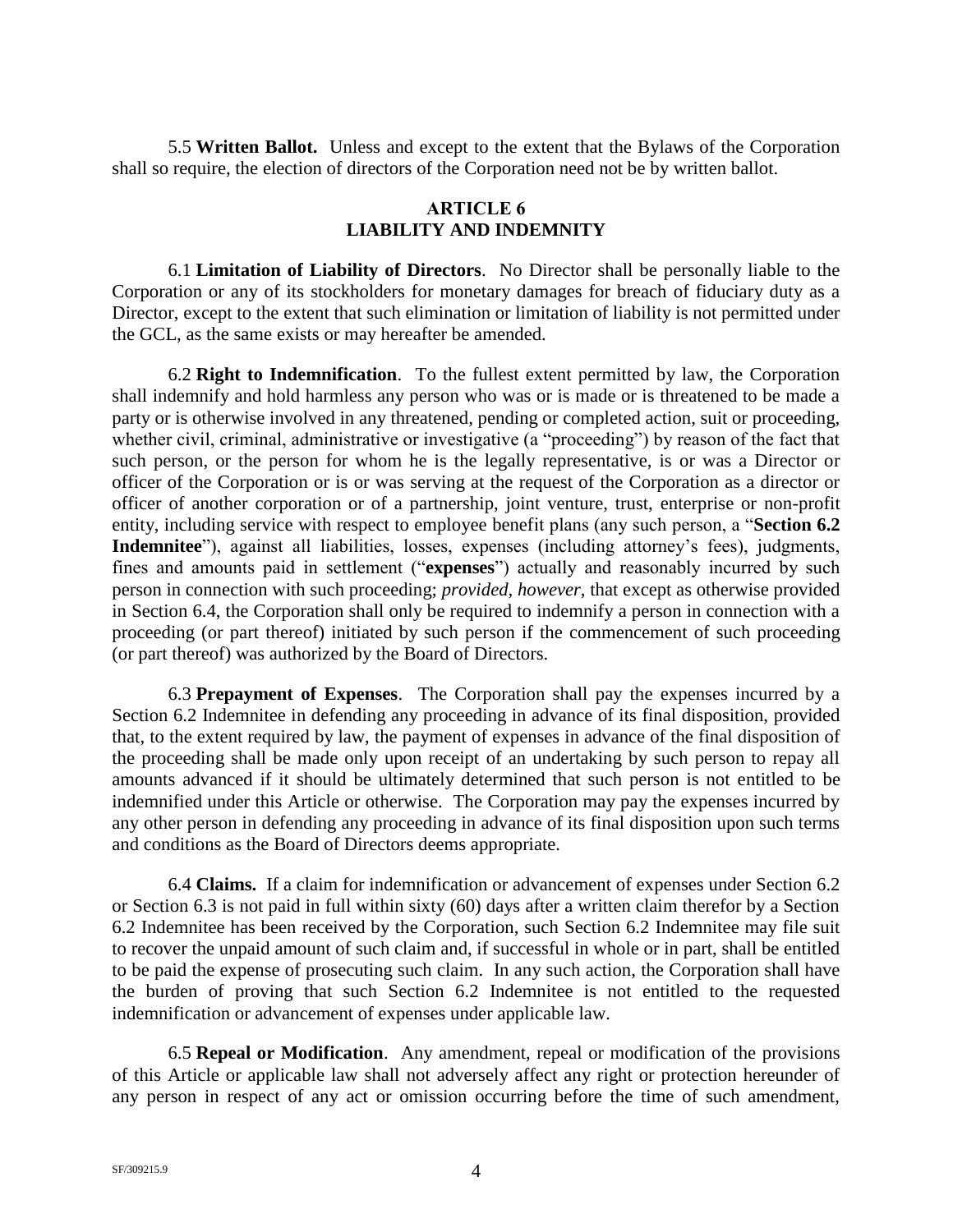repeal or modification regardless of whether the proceeding is brought or threatened before or after the time of such amendment, repeal or modification.

6.6 **Non-Exclusivity of Rights**. The right to indemnification and advancement of expenses conferred on any person by this Article shall not be exclusive of any other rights such person may have or acquire under any other provision hereof, the Bylaws or by law, agreement, vote of stockholders or disinterested Directors or otherwise.

6.7 **Survival of Rights**. The right to indemnification and prepayment of expenses conferred on any person by this Article shall continue as to a person who has ceased to be a Director, officer, employee or agent and shall inure to the benefit of the heirs, executors and administrators of such person.

6.8 **Insurance**. The Corporation may purchase and maintain insurance on behalf of any person who is or was a Director, officer, employee or agent of the Corporation, or is or was serving at the request of the Corporation as a director, officer, employee or agent of another corporation or of a partnership, joint venture, trust, enterprise or non-profit entity, including service with respect to employee benefit plans, against any liability or expenses incurred by such person in connection with a proceeding, whether or not the Corporation would have the power to indemnify such person against such liability under the provisions of this Article or by law.

6.9 **Other Sources**. The Corporation's obligation, if any, to indemnify or advance expenses to any Section 6.2 Indemnitee who was or is serving at the Corporation's request as a director or officer of another corporation or a partnership, joint venture, trust, enterprise or nonprofit entity, including service with respect to employee benefit plans, shall be reduced by any amount such Section 6.2 Indemnitee may collect as indemnification or advancement of expenses from such other corporation, partnership, joint venture, trust, enterprise or non-profit entity.

6.10 **Other Indemnification and Advancement of Expenses**. This Article 6 shall not limit the right of the Corporation, to the extent and in the manner permitted by law, to indemnify and to advance expenses to persons other than Section 6.2 Indemnitees when and as authorized by appropriate corporate action.

# **ARTICLE 7 BYLAWS AND CERTIFICATE OF INCORPORATION**

7.1 **Creation, Amendment and Repeal of Bylaws**. In furtherance and not in limitation of the powers conferred upon it by the laws of the State of Delaware, the Board of Directors shall have the power to adopt, alter, amend or repeal the Bylaws of the Corporation, subject to the power of the stockholders of the Corporation to alter or repeal any Bylaws whether adopted by them or otherwise.

7.2 **Amendment of Certificate of Incorporation**. The Corporation reserves the right at any time, and from time to time, to amend, alter, change or repeal any provision contained in this Certificate of Incorporation, and other provisions authorized by the laws of the State of Delaware at the time in force may be added or inserted, in the manner now or hereafter prescribed by law;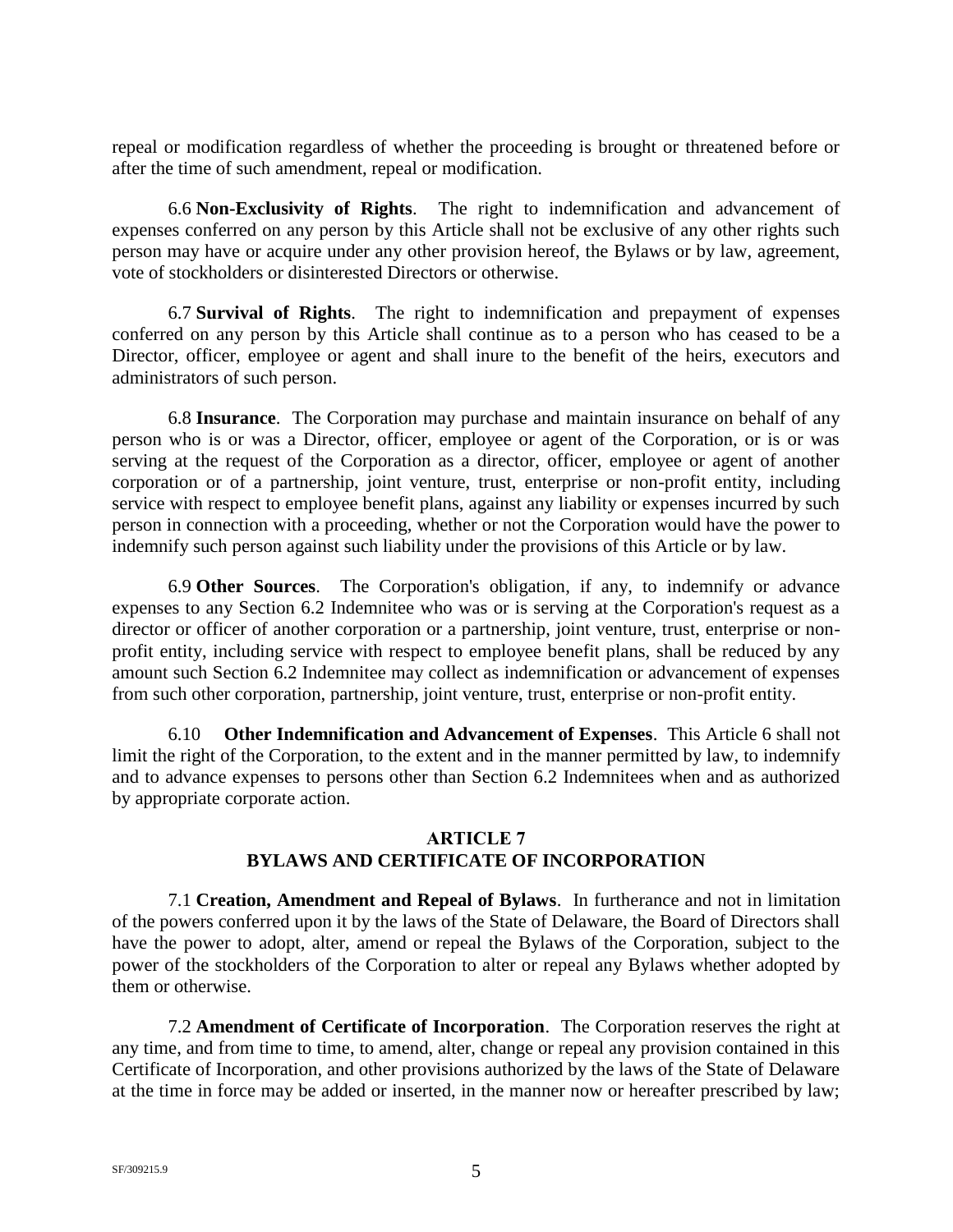and all rights, preferences and privileges of whatsoever nature conferred upon stockholders, Directors or any other persons whomsoever by and pursuant to this Certificate of Incorporation in its present form or as hereafter amended are granted subject to the rights reserved in this Section 7.2 of Article 7.

#### **ARTICLE 8 INTERESTED STOCKHOLDER TRANSACTIONS**

8.1 **Purpose**. In addition to any affirmative vote required by law or by this Certificate of Incorporation, any Business Combination (as defined in Section 8.2 of this Article 8) respecting the Corporation shall require the approval of the stockholders of the Corporation pursuant to Section 8.5 of this Article 8 or the approval of the Directors of the Corporation pursuant to Section 8.4 of this Article 8.

8.2 **Certain Definitions**. For the purposes of this Article 8:

(a) "Act" shall mean the Securities Exchange Act of 1934, as amended.

(b) "Affiliate," "affiliated" and "Associate" shall have the respective meanings ascribed to such terms in Rule 12b-2 of the General Rules and Regulations under the Act.

(c) A person shall be a "beneficial owner" of, or "beneficially own," or have "beneficial ownership" of, any Voting Stock if such person has or shares, directly or indirectly, through any agreement, arrangement or understanding or otherwise:

(i) voting power which includes the power to vote, or to direct the voting of, such Voting Shares (other than pursuant to a revocable proxy given to such person or any of its Affiliates or Associates in response to a public proxy solicitation made pursuant to, and in accordance with, all applicable requirements of the Act and the rules and regulations promulgated thereunder); and/or

(ii) investment power which includes the right to acquire such Voting Stock (whether or not such right is immediately exercisable) pursuant to any agreement, arrangement or understanding or upon the exercise of conversion rights, exchange rights, warrants or options, or otherwise, or the power to direct the dispose or, or direct the disposition of, such Voting Stock.

(d) "Business Combination" shall include:

(i) any merger or consolidation of the Corporation or any Subsidiary with (A) an Interested Stockholder or (B) any other corporation (whether or not itself an Interested Stockholder) that is, or after such merger would be, an Affiliate of an Interested Stockholder;

(ii) any sale, lease, exchange, mortgage, pledge, transfer or other disposition (in one transaction or a series of transactions) to or with an Interested Stockholder or aft Affiliate of an Interested Stockholder of any assets of the Corporation or any Subsidiary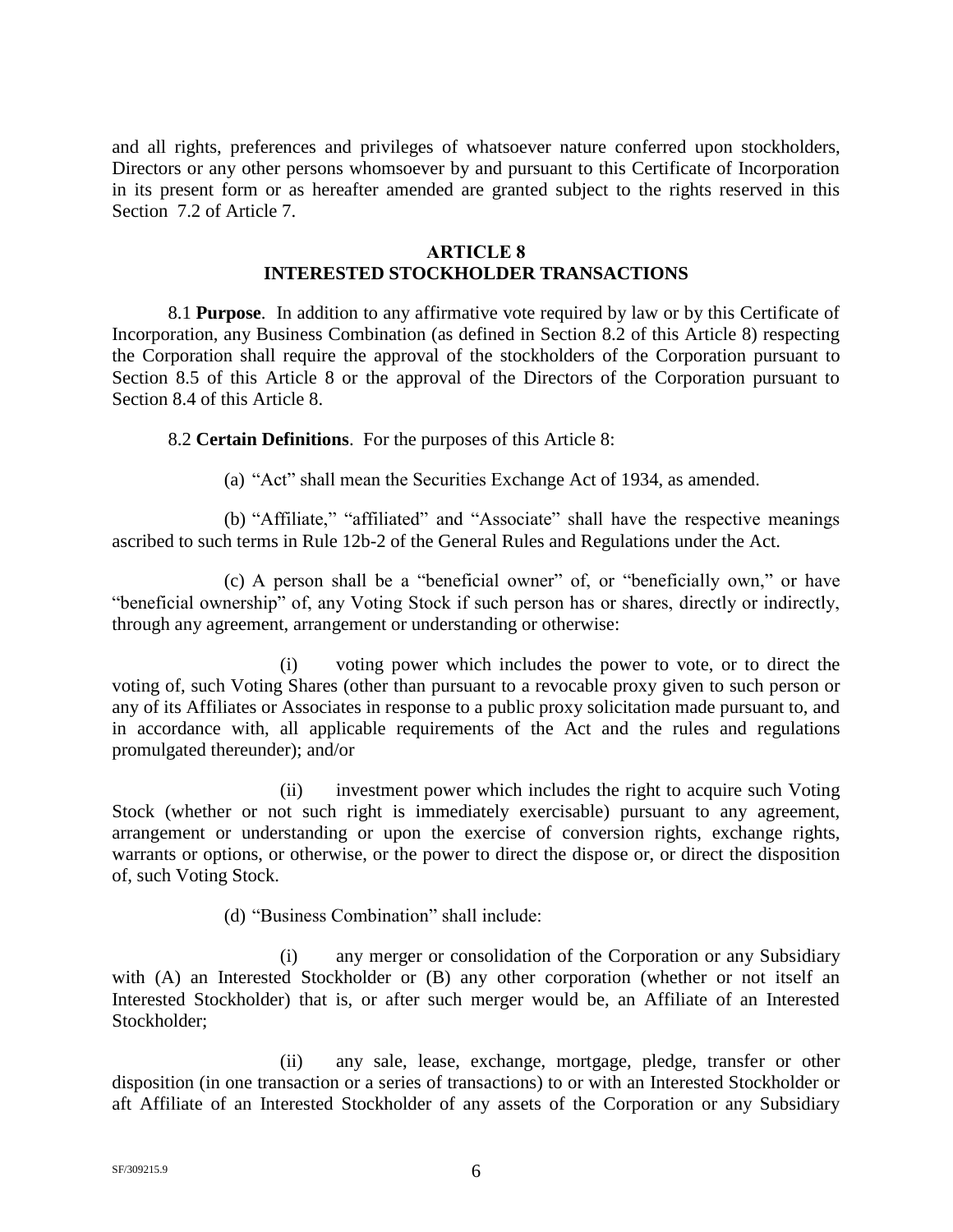having an aggregate fair market value equal to 15% or more of either the aggregate market value of all of the assets of the Corporation determined on a consolidated basis or the aggregate market value of all of the outstanding stock of the Corporation;

(iii) the issuance or transfer by the Corporation or any Subsidiary (in one transaction or a series of transactions) of any securities of the Corporation or any Subsidiary to an Interested Stockholder or any Affiliate of an Interested Stockholder in exchange for cash, securities or other property (or a combination thereof) having an aggregate fair market value equal to 15% or more of either the aggregate market value of all of the assets of the Corporation determined on a consolidated basis or the aggregate market value of all of the outstanding stock of the Corporation;

(iv) the adoption of any plan or proposal for the liquidation or dissolution of the Corporation proposed by or on behalf of an Interested Stockholder or any Affiliate of an Interested Stockholder; or

(v) any reclassification of the Corporation's securities (including any reverse stock split), recapitalization of the Corporation, merger or consolidation of the Corporation with any Subsidiary or any other transaction (whether or not involving an Interested Stockholder) that has the effect, directly or indirectly, of increasing the proportionate beneficial ownership of an Interested Stockholder or any Affiliate of an Interested Stockholder in the outstanding shares of any class of equity or securities convertible into any class of equity securities of the Corporation or of any Subsidiary.

(e) "Disinterested Director" shall mean any member of the Board of Directors of the Corporation who is not an Affiliate, Associate or representative of the Interested Stockholder and was a member of the Board of Directors prior to the time that such Interested Stockholder became an Interested Stockholder, and any successor of a Disinterested Director who is not an Affiliate, Associate or representative of the Interested Stockholder and is nominated for election as a Director or elected as a Director to succeed a Disinterested Director by a majority of the Disinterested Directors then on the Board of Directors.

(f) "Interested Stockholder" shall mean any person (other than the Corporation or any Subsidiary) that:

(i) is itself, or together with its Affiliates, the beneficial owner, directly or indirectly, of 10% or more of the Voting Stock;

(ii) is an Affiliate of the Corporation and at any time during the prior two years was the beneficial owner, itself, or together with its Affiliates, directly or indirectly, of 10% or more of the then outstanding Voting Stock; or

(iii) is an assignee of or has otherwise succeeded to any shares of Voting Stock of which an Interested Stockholder was the beneficial owner at any time during the prior two years, unless such assignment or succession occurs in a transaction that is a public offering within the meaning of the Securities Act of 1933;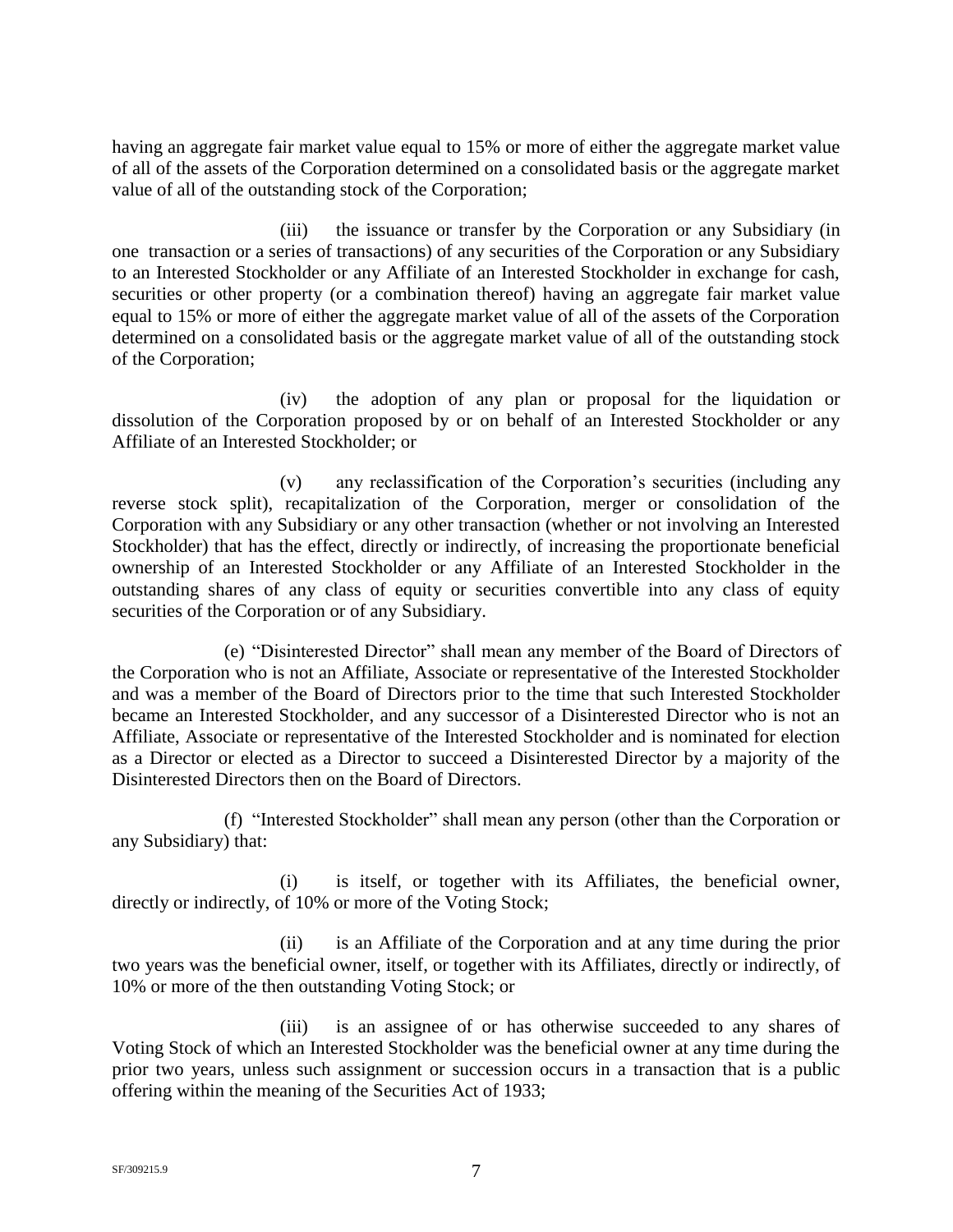provided however, that in determining whether a person is an Interested Stockholder, the number of shares of Voting Stock deemed to be outstanding shall include shares of which the Interested Stockholder is deemed to have beneficial ownership through application of Section 8.2(c) of this Article 8 but shall not include any other shares of Voting Stock that may be issuable pursuant to any agreement arrangement or understanding, or upon the exercise of conversion rights, exchange rights, warrants or options, or otherwise.

(g) A "person" shall mean any individual, corporation, company, association, partnership, limited partnership, limited liability limited partnership, limited liability company, joint venture, trust, unincorporated organization or government or any agency, instrumentality or political subdivision thereof, or any other form of entity.

(h) "Subsidiary" means, with respect to a party, any corporation, company, association, partnership, joint venture, limited partnership, limited liability limited partnership, limited liability company or other business association or entity, whether incorporated or unincorporated, of which (i) such party or any other Subsidiary of such party is a general partner or a managing member (excluding partnerships, the general partnership interests of which are held by such party and/or one or more of its Subsidiaries do not have a majority of the voting interest in such partnership), (ii) such party and/or one or more of its Subsidiaries holds voting power to elect a majority of the board of directors or other governing body performing similar functions, (iii) such party and/or one or more of its Subsidiaries, directly or indirectly, owns or controls more than 50% of the equity, membership, partnership or similar interests or (iv) such party and/or one or more of its Subsidiaries has the right to receive 50% or more of the distribution of profits or 50% or more of the assets on liquidation or dissolution.

(i) "Voting Stock" shall mean the outstanding shares of capital stock of the Corporation entitled to vote generally and shall not mean the shares of capital stock of any predecessor corporation.

8.3 **Powers of the Board of Directors**. For purposes of this Article 8, a majority of the Disinterested Directors of the Corporation present at a meeting at which a quorum is present shall have the power and duty to determine in good faith, on the basis of information known to them after reasonable inquiry, all facts necessary to determine compliance with this Article 8, including, without limitation, (i) whether a person is an Interested Stockholder, (ii) the number of shares of Voting Stock of which a person is the beneficial owner, and (iii) whether a person is an Affiliate or Associate of another.

8.4 **Approval by Board of Directors**. A Business Combination that is approved by a majority of the Disinterested Directors shall not require the approval of the stockholders pursuant to Section 8.5 of this Article 8.

8.5 **Approval by Stockholders**. Unless a proposed Business Combination is approved by the Directors of the Corporation pursuant to Section 8.4 of this Article 8, such Business Combination shall require, except as otherwise prohibited by applicable law, the affirmative vote of the holders of at least 66 2/3% of the Voting Stock, voting together as a single class, excluding shares of Voting Stock that are beneficially owned by the Interested Stockholder or any Affiliate